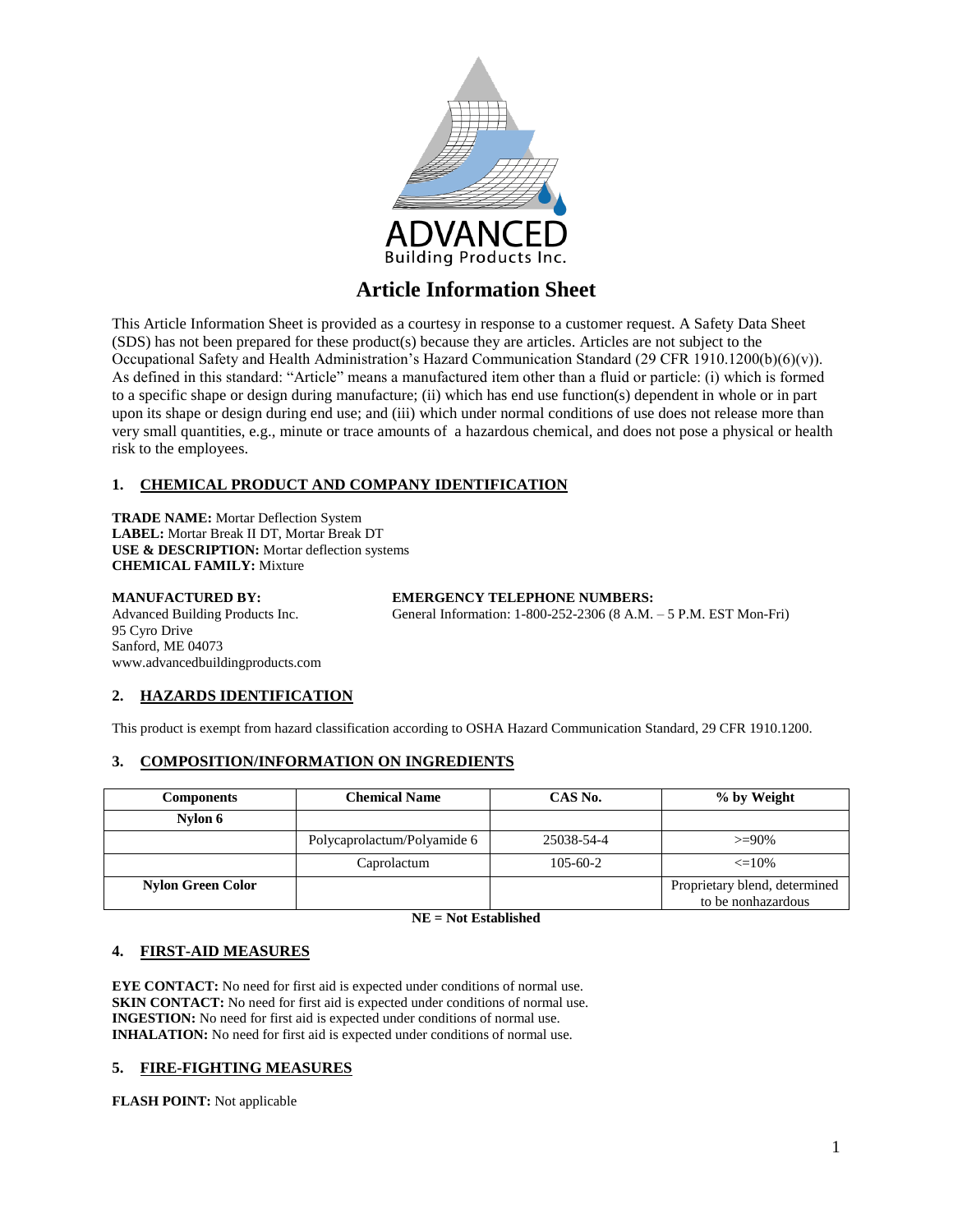

#### **LOWER EXPLOSIVE LIMIT:** Not determined **UPPER EXPLOSIVE LIMIT:** Not determined

**EXTINGUISHING MEDIA:** In the event of a fire: use a fire fighting agent suitable for ordinary combustible material such as water or foam. Carbon dioxide (CO2) or dry chemical extinguishes may also be used.

**SPECIAL FIRE FIGHTING PROCEDURES:** Self-contained breathing apparatus (SCBA) is recommended in any enclosed space.

**UNUSUAL FIRE OR EXPLOSION HAZARDS:** Smoke and noxious gases (carbon monoxide, hydrocarbons, ammonia, hydrogen cyanide) evolve upon burning.

## **6. ACCIDENTAL RELEASE MEASURES**

**PERSONAL PRECAUTIONS, PROTECTIVE EQUIPMENT AND EMERGENCY PROCEDURES:** Wear appropriate personal protective equipment. Eliminate all sources of ignition.

**ENVIRONMENTAL PRECAUTIONS:** Do not allow entry to drains, water courses, soil, or sewers.

**METHODS/MATERIAL FOR CONTAINMENT AND CLEANUP:** Wearing appropriate personal protective equipment, sweep or vacuum and place in suitable container for disposal. Avoid creating dust.

## **7. HANDLING AND STORAGE**

**PRECAUTIONS FOR SAFE HANDLING:** This product is considered to be an article which does not release or otherwise result in exposure to a hazardous chemical under normal use conditions.

**PRECAUTIONS FOR SAFE STORAGE:** No special storage requirements

**INCOMPATIBLE MATERIALS:** None known

#### **8. EXPOSURE CONTROLS/PERSONAL PROTECTION**

This product is considered to be an article which does not release or otherwise result in exposure to a hazardous chemical under normal use conditions. No engineering controls or personal protective equipment (PPE) are necessary.

## **9. PHYSICAL AND CHEMICAL PROPERTIES**

| <b>PROPERTY</b>                  | <b>COMPONENT</b>       |
|----------------------------------|------------------------|
| Color:                           | Green                  |
| <b>Physical State:</b>           | Solid (entangled mesh) |
| <b>Solubility in Water:</b>      | Insoluble              |
| <b>Melting Point:</b>            | Not determined         |
| Specific Gravity (water $= 1$ ): | Not determined         |
| Odor:                            | Odorless               |
| <b>Percent Volatiles:</b>        | Not determined         |
| pH:                              | Not applicable         |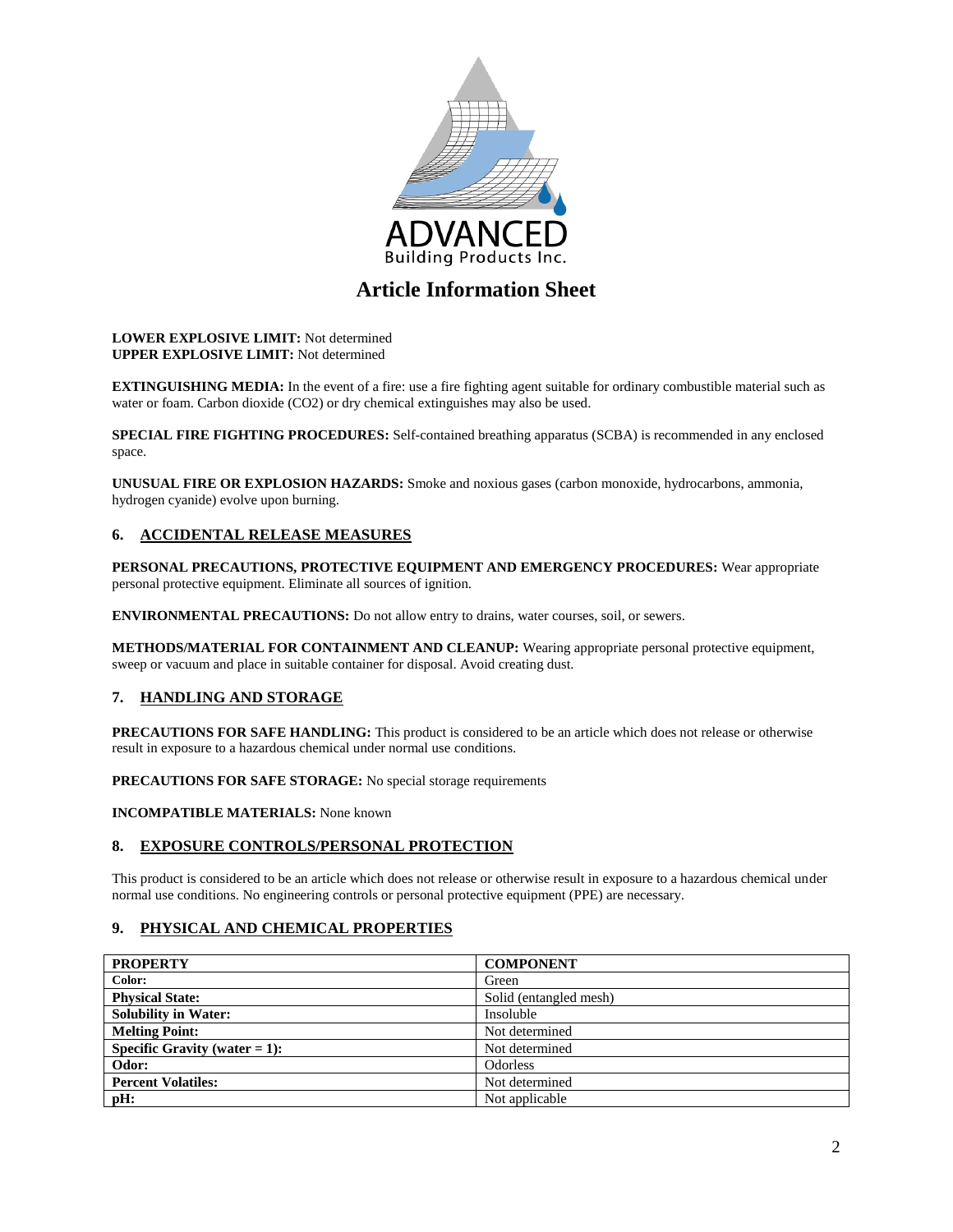

| <b>Oxidizing Properties:</b>      | Not determined |
|-----------------------------------|----------------|
| <b>Evaporation Rate:</b>          | Not determined |
| Vapor Density $(Air = 1)$ :       | Not determined |
| <b>Boiling Point:</b>             | Not determined |
| <b>Auto Ignition Temperature:</b> | Not determined |
| <b>Flash Point:</b>               | Not applicable |

## **10. STABILITY AND REACTIVITY**

This material is considered to be non-reactive under normal conditions of use.

**CONDITIONS TO AVOID:** Do not store near heat, flame nor strong oxidizing agents, acids or bases. Minimize dust generation and accumulation.

**HAZARDOUS DECOMPOSITION PRODUCTS:** Carbon monoxide, carbon dioxide, hydrocarbons and other possible toxic substances can be generated during thermal decomposition and combustion.

## **11. TOXICOLOGICAL INFORMATION**

No adverse health effects are expected through inhalation, skin contact, eye contact, or ingestion.

This product, when used under reasonable conditions and in accordance with the directions for use, should not present a health hazard. However, use or processing of the product in a manner not in accordance with the product's directions for use may affect the performance of the product and may present potential health and safety hazards.

## **12. ECOLOGICAL INFORMATION**

This article is expected to present a low environmental risk either because use and disposal are unlikely to result in a significant release of components to the environment or because those components that may be released are expected to have insignificant environmental impact.

#### **13. DISPOSAL CONSIDERATIONS**

Dispose of contents/container in accordance with the local/regional/national/international regulations.

#### **14. TRANSPORT INFORMATION**

This product is not regulated per the United States Department of Transportation, IATA or IMO.

#### **15. REGULATORY INFORMATION**

This product is an article as defined by TSCA regulations, and is exempt from TSCA Inventory requirements.

To the best of Advanced Building Products Inc., knowledge, as of the preparation date, this product contains no chemical(s) listed in Section 313 of the SARA Title III, Reportable Ingredients at or above de minimus concentrations.